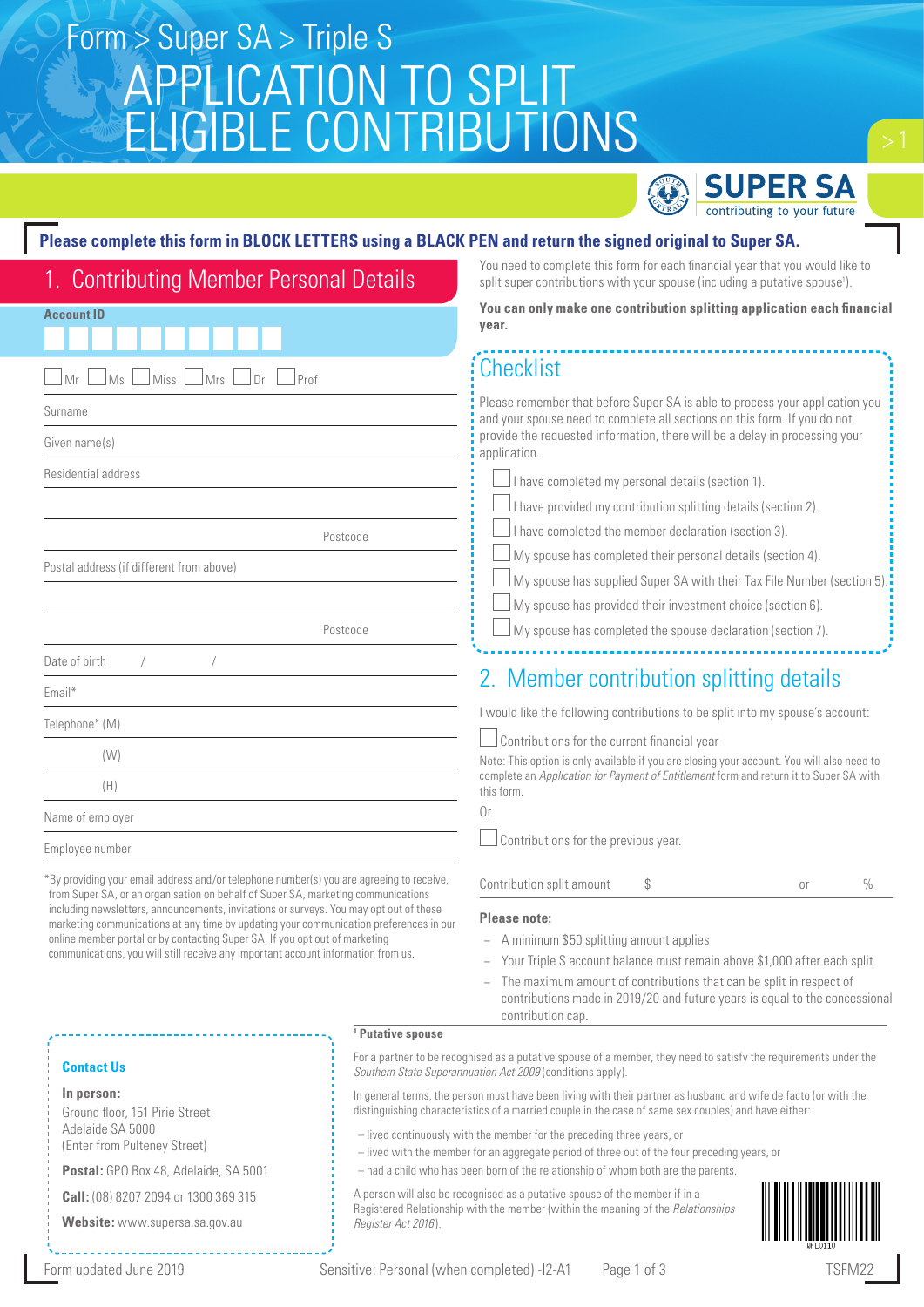# APPLICATION TO SPLIT ELIGIBLE CONTRIBUTIONS Form > Super SA > Triple S



## **Please complete this form in BLOCK LETTERS using a BLACK PEN and return the signed original to Super SA.**

### 3. Member Declaration

- − I declare that the information provided on this form is true and correct.
- − I understand that the amount specified in section 2 of this contribution splitting application will be transferred from my Triple S account into my spouse's account and that this cannot be reversed.

| Signature: X                             |                                                                   | Date: | $\sqrt{2}$ | $\sqrt{ }$ |
|------------------------------------------|-------------------------------------------------------------------|-------|------------|------------|
| Ms<br>Miss<br>Mr                         | 4. Receiving Spouse Personal Details<br>JMrs l<br>.<br>Dr<br>Prof |       |            |            |
| Surname                                  |                                                                   |       |            |            |
| Given name(s)                            |                                                                   |       |            |            |
| Residential address                      |                                                                   |       |            |            |
|                                          |                                                                   |       |            | Postcode   |
| Postal address (if different from above) |                                                                   |       |            |            |
|                                          |                                                                   |       |            | Postcode   |
| Date of birth<br>$\sqrt{2}$              |                                                                   |       |            |            |
| Email                                    |                                                                   |       |            |            |
| Telephone (M)                            | (W)                                                               |       | (H)        |            |
|                                          | Do you have an existing active or preserved account in Triple S?  | Yes   | No         |            |
| Account ID                               |                                                                   |       |            |            |
| Do you have an existing Spouse Account?  |                                                                   | Yes   | No         |            |
| Account ID                               |                                                                   |       |            |            |

If you have answered no to both of these questions, a Spouse Account will be set up in your name using the information provided above.

## 5. Receiving spouse tax file number

#### **Tax file number**



Providing your TFN will ensure that your entitlement is taxed concessionally. However, if you choose not to provide your TFN, part of your entitlement will be taxed at the highest marginal rate.

Declining to provide your TFN is not an offence.